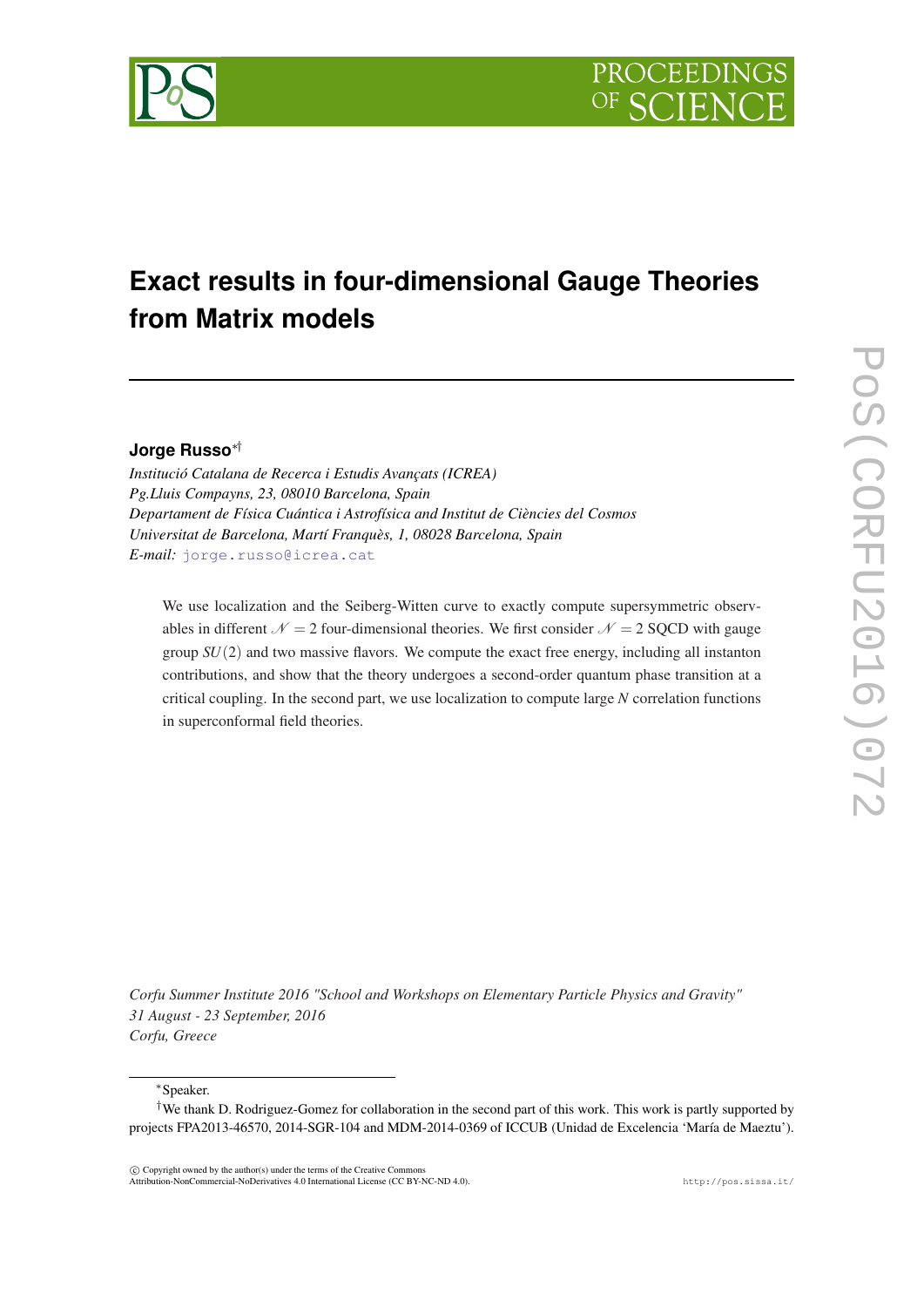# 1. Introduction

I am honoured to be invited to speak at this School, dedicated to the memory of Ioannis Bakas. I had the chance to interact with Ioannis a number of times and enjoyed reading some of his many original contributions to theoretical physics. Ioannis was a very solid and eclectic theoretical physics, he wrote extremely interesting papers in many diverse topics such as string sigma models, large *N* limit of extended conformal symmetries, *W* algebras, non-associative structure in physics, integrable models, holography, WZW models, gauged supergravity, etc. Many of these papers led to new insights and new progresses. This work is dedicated to his memory.

There is now a large class of observables in different supersymmetric gauge theories in various dimensions that have been computed exactly. They can be used to explore fascinating aspects of gauge theories, such as dualities, large *N* physics, resurgence, non-perturbative phenomena and integrable systems. A powerful tool to find exact results is supersymmetric localization, which has been used, in particular, to compute the partition function of general  $\mathcal{N} = 2$  four-dimensional theories, with any gauge group and matter content [[1](#page-15-0), [2,](#page-15-0) [3\]](#page-15-0). The result is expressed in terms of a finite dimensional integral, which is still difficult to compute. Here, using some examples, we will describe how to compute this integral in two interesting limits, the decompactification limit and the large *N* limit. In both cases, we will show that the integral is exactly computable by the saddle-point method.

In the first part of this talk, we will discuss new results on the phase transition occurring in  $N = 2$  SQCD with gauge group *SU*(2) and two massive flavors of mass *M*, found in [[4](#page-15-0)]. The theory depends on the coupling  $\Lambda/M$ . In [\[4](#page-15-0)], the free energy was computed in a strong coupling regime  $\Lambda/M > 2$ . We will extend the results of [\[4\]](#page-15-0) by finding the saddle point that dominates the integral in the weak coupling regime  $\Lambda/M < 2$ . Combining both results, we will compute the free energy for any coupling and show that the second derivative has a discontinuity at  $\Lambda = 2M$ , implying a quantum phase transition of the second order.

The second part of the talk is based on the published works [[6](#page-15-0), [7](#page-15-0)] in collaboration with Diego Rodriguez-Gomez. We consider four-dimensional  $\mathcal{N} = 2$  superconformal gauge theories. We shall discuss correlation functions of chiral primary operators (CPO's) at large *N*, by using a method proposed in [\[5\]](#page-15-0). By extending this construction, we shall also show how to compute correlation functions of chiral primary operators and Wilson loops.

## 2.  $N = 2$  supersymmetric gauge theories

Here we will study  $\mathcal{N} = 2$  supersymmetric gauge theories on  $\mathbb{S}^4$  of radius R with gauge group  $U(N)$  or  $SU(N)$ . We shall consider the following field content:

Vector multiplet 
$$
(A_{\mu}, \lambda_{\alpha}, \psi_{\alpha}, \Phi + i\Phi')
$$
  
 Matter hypermultiplets  $(\phi, \chi_{\alpha}, \tilde{\chi}_{\alpha}, \tilde{\phi})$  (adjoint or fundamental) (2.1)

The exact partition function for  $\mathcal{N} = 2$  supersymmetric Yang-Mills theories on  $\mathbb{S}^4$ , with arbitrary matter content, was computed by Pestun in [\[3\]](#page-15-0). The partition function is localized to an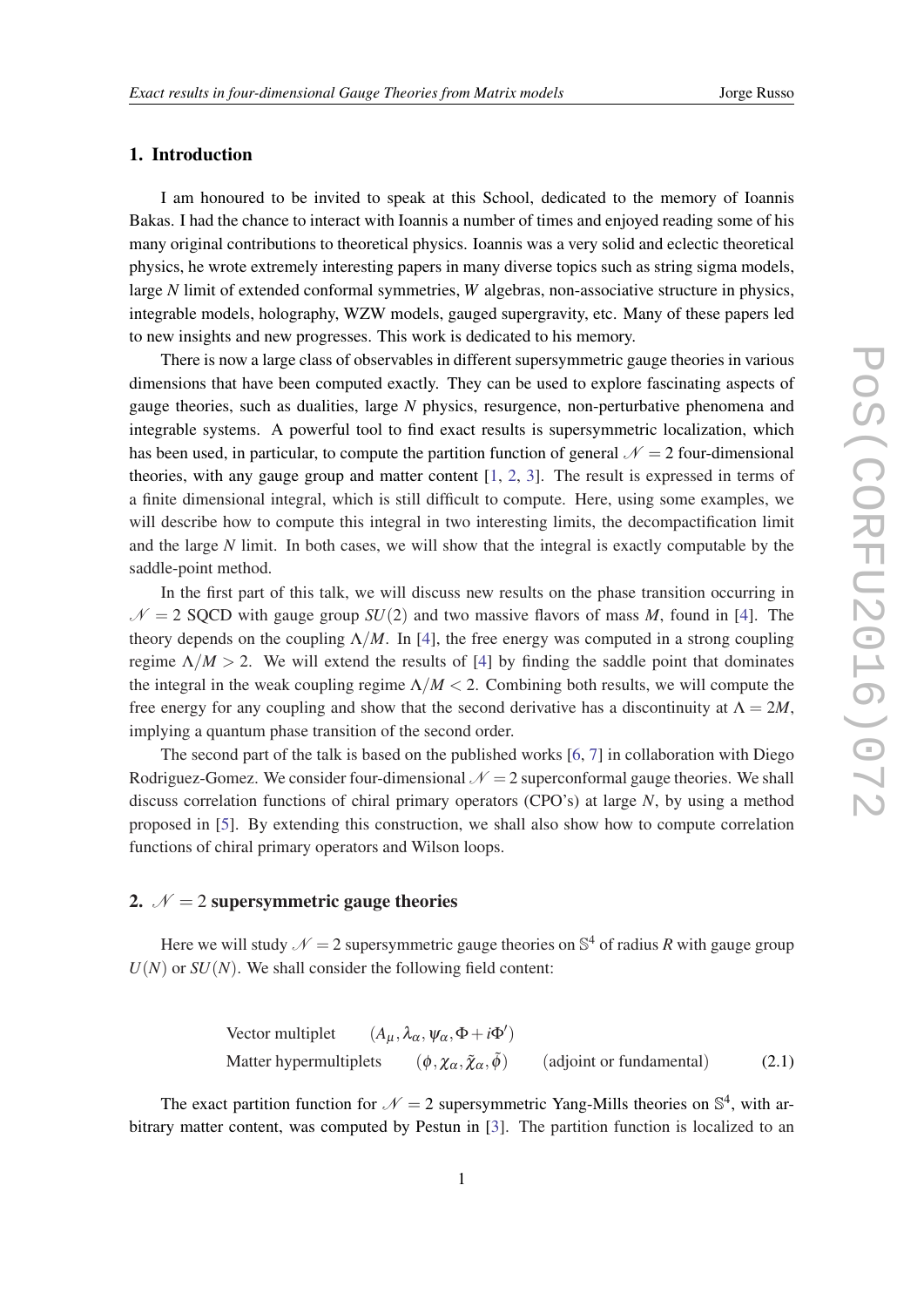<span id="page-2-0"></span>integral over the Coulomb moduli

$$
\langle \Phi \rangle = \text{diag}(a_1, \dots, a_N) \tag{2.2}
$$

The partition function for the  $SU(N)$  theory is given by

$$
Z = \int \mathcal{D}a Z_{1-loop} |Z_{inst}(a)|^2 e^{-S_{cl}}
$$
 (2.3)

where

$$
\mathscr{D}a = d^{N-1}a \prod_{i < j} (a_i - a_j)^2 \,,\tag{2.4}
$$

*Scl* represents the classical action

$$
S_{cl} = \frac{1}{4g_{YM}^2} \int_{\mathbb{S}^4} d^4x \sqrt{g} R \operatorname{Tr} \Phi^2
$$
 (2.5)

Thus the classical action localizes onto:

$$
S_{cl} = R^2 \frac{8\pi^2}{g_{YM}^2} \sum_i a_i^2
$$
 (2.6)

*Z*1−*loop* is expressed in terms of the function

$$
H(x) \equiv \prod_{n=1}^{\infty} (1 + x^2/n^2) e^{-x^2/n},
$$
\n(2.7)

which constitutes the building block for the different multiplet contributions:

$$
Z_{1-loop} \to \prod_{iVector multiplet  

$$
\to \prod_{iAdjoint hypermultiplet  

$$
\to \prod_{i=1}^{N} \frac{1}{H(a_i + M)}
$$
 (anti)Fundamental hypermultiplet (2.8)
$$
$$

Finally, the instanton factor has the form:

$$
Z_{inst} = \sum_{k=0}^{\infty} q^k Z_k(M, a, \varepsilon_1, \varepsilon_2) , \qquad (2.9)
$$

for

$$
q = e^{2\pi i \tau} , \qquad \tau = \frac{\theta}{2\pi} + \frac{4\pi i}{g_{YM}^2} , \qquad \varepsilon_1 = \varepsilon_2 = 1/R , \qquad (2.10)
$$

where  $Z_k$  can be computed using the general Nekrasov construction [[1](#page-15-0), [2](#page-15-0)] with equivariant parameters  $\varepsilon_1 = \varepsilon_2 = 1/R$ .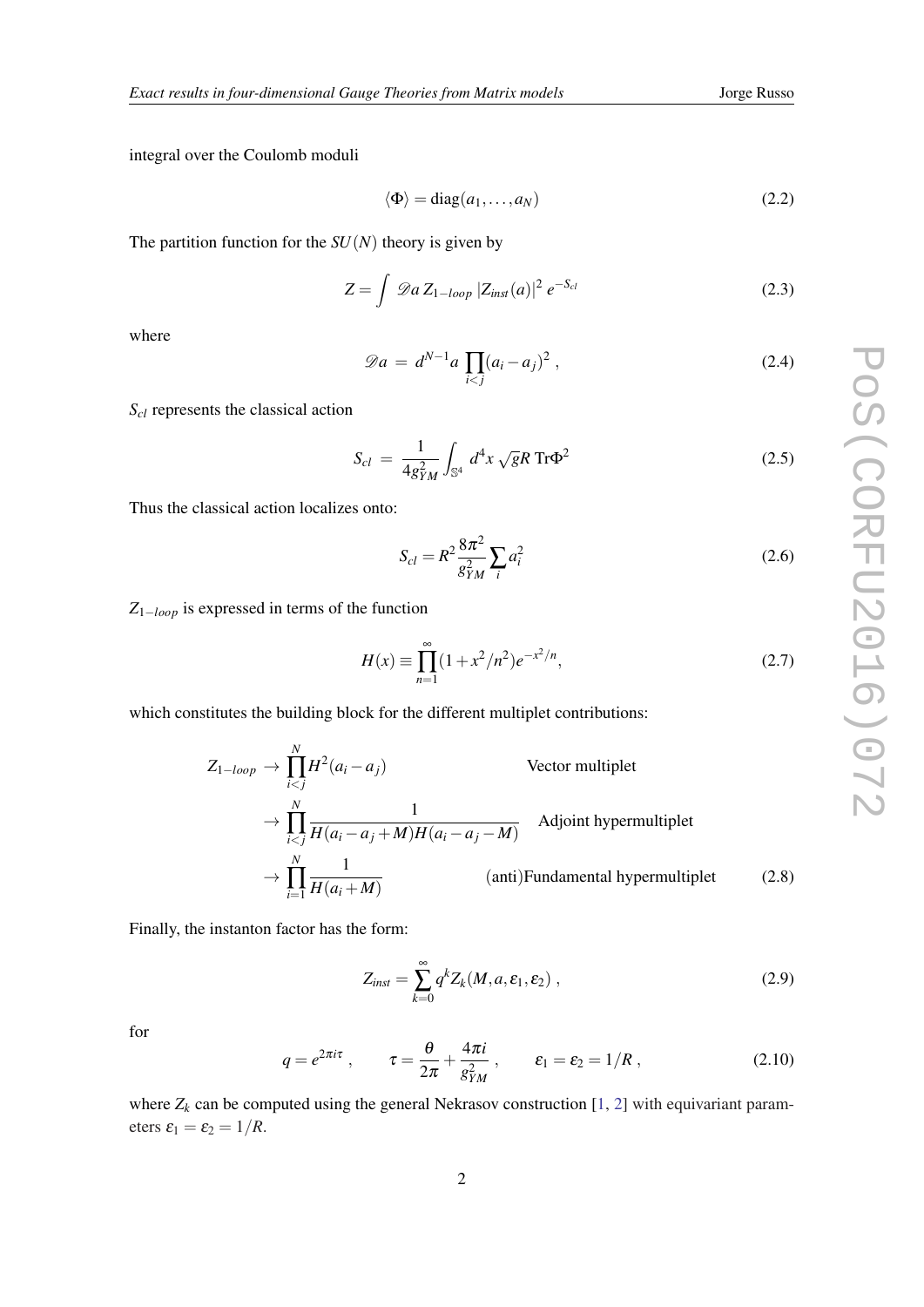#### Limits

Computing the integral defining *Z* is still very complicated. In four dimensions, only for the  $\mathcal{N} = 4$  theory the integral can be carried out exactly (in lower dimensions, there are many examples). In other  $\mathcal{N} = 2$  four-dimensional theories, we may compute the perturbation series by expanding the integrand. Alternatively, if we are interested in finding a closed analytic expression, we may consider limits:

- Large *N*, R arbitrary ( $\lambda = g^2 N$  fixed). This implies two big simplifications that will allow us to determine *Z* exactly:
	- a) At  $N = \infty$  the integral is exactly determined by a saddle-point.
	- b) Instantons do not contribute, since  $|q| = |e^{2\pi i \tau}| = |e^{-8\pi^2 N/\lambda}| \to 0$ .
- Finite *N* (e.g. *SU*(2)) but  $R \rightarrow \infty$  [\[4\]](#page-15-0). Then *Z* is still exactly determined by a saddle point (this time the large parameter being *MR*). In this case, instantons contribute. They can be incorporated exactly by the Seiberg-Witten curve.

# 3.  $N = 2$  supersymmetric *SU*(2) **SQCD** with two massive flavors

#### 3.1 The partition function

Consider now  $\mathcal{N} = 2$  supersymmetric Yang-Mills theory coupled to  $N_f = 2$  massive matter, namely a fundamental and an antifundamental hypermultiplet of mass *M*. This theory is asymptotically free. Localization now leads to the following partition function [[4](#page-15-0)]

$$
Z^{\text{SQCD}}(\mathbb{S}^4) = \text{const.} \int_{-\infty}^{\infty} da \ a^2 \ e^{4a^2 R^2 \ln \Lambda R e^{1+\gamma}} \frac{H^2(2aR)}{H^2(aR + \frac{MR}{\sqrt{2}})H^2(aR - \frac{MR}{\sqrt{2}})} \left| Z_{\text{inst}}(a) \right|^2. \tag{3.1}
$$

This integral is extremely complicated. Strikingly, it can be exactly determined in the decompactification limit, as shown below. This will give  $F = -\ln Z^{\text{SQCD}}$  as  $F = F(\Lambda/M)$  in terms of elliptic functions. The possible phase transitions are determined by the discontinuities of *F* that occur as the coupling  $\Lambda/M$  is varied from 0 to infinity.

The decompactification limit implies looking into the infrared regime, where  $\Lambda R \gg 1$ . Since the integrand depends on *aR*,  $\Lambda R$  and  $\Lambda/M$ , at large  $\Lambda R$ , we look for saddle-points dominating the integral lying at large *aR*. Thus we can use the asymptotic formula

$$
\ln H(x) = -x^2 \ln |x| e^{\gamma - \frac{1}{2}} + O(\ln x) \tag{3.2}
$$

In addition, we use the formula [\[1](#page-15-0)]

$$
2\pi i \mathcal{F}_{\text{ins}}(a) = \lim_{\varepsilon_{1,2} \to 0} \varepsilon_1 \varepsilon_2 \ln Z_{\text{ins}} \,. \tag{3.3}
$$

We find

$$
\lim_{R \gg 1} Z^{\text{SQCD}}(\mathbb{S}^4) = \int da \, e^{-R^2 S(a,M)} \,, \tag{3.4}
$$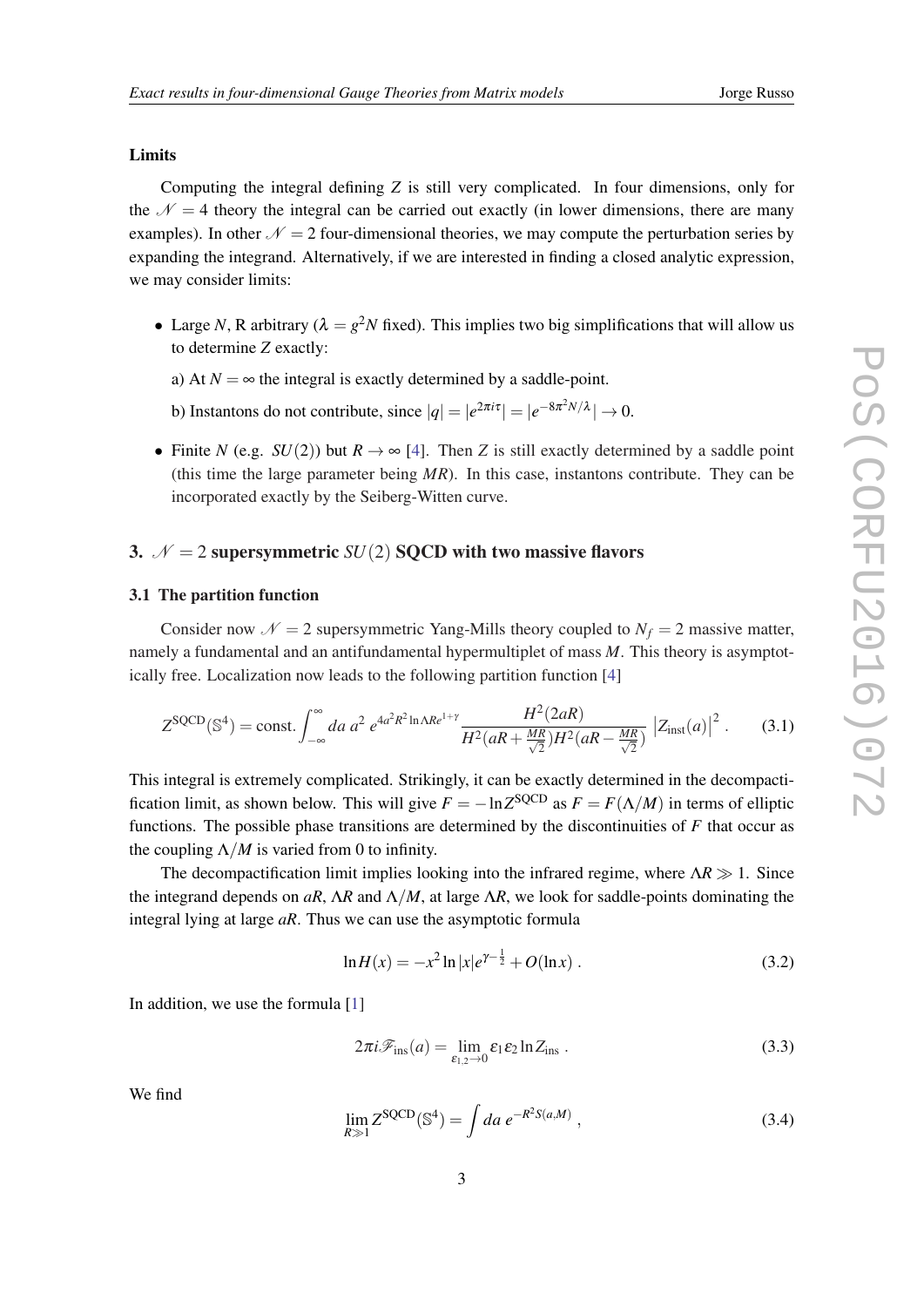with

$$
S(a,M) = 8a^2 \ln \frac{2e^{\frac{1}{4}}a}{\Lambda} - 2(a + \frac{M}{\sqrt{2}})^2 \ln \frac{|a + \frac{M}{\sqrt{2}}|}{\Lambda} - 2(a - \frac{M}{\sqrt{2}})^2 \ln \frac{|a - \frac{M}{\sqrt{2}}|}{\Lambda}
$$
  
- 2\pi i \mathcal{F}\_{ins} + 2\pi i \mathcal{\bar{F}}\_{ins} . (3.5)

We recognize the one-loop contribution to the prepotential, which, combined with the instanton contributions, gives the full prepotential of the theory [\[8,](#page-15-0) [9\]](#page-16-0). The singularity at  $a = \pm M/\sqrt{2}$  represents the point in the moduli space where the hypermultiplet becomes massless.

Note that the lnΛ piece originating from the curvature coupling of the scalar field of the vector multiplet has combined with the terms from the one-loop determinant to produce the correct oneloop terms of the prepotential with the dynamical scale  $\Lambda$  included. Thus, denoting by  $a^*$  the saddle-point dominating the integral, we get the exact partition function as  $Z^{\text{SQCD}} = Z^{\text{SQCD}}(\Lambda/M)$ ,

$$
\lim_{R \to \infty} \frac{1}{R^2} \ln Z^{\text{SQCD}}(\mathbb{S}^4) = 2\pi i \mathcal{F}(a^*) - 2\pi i \bar{\mathcal{F}}(a^*) ,\qquad(3.6)
$$

The limit is taken with *M*, Λ fixed. To complete the derivation, we need to incorporate the instantons in (3.5). This is done in the next subsection using the Seiberg-Witten formalism.

#### 3.2 Exact results via Seiberg-Witten

The Seiberg-Witten curve for  $\mathcal{N} = 2 SU(2)$  SYM with two flavors of equal mass is [[10\]](#page-16-0)

$$
y^{2} = \left(x^{2} - \frac{1}{64}\Lambda^{4}\right)(x - u) + \frac{1}{4}M^{2}\Lambda^{2} x - \frac{1}{32}M^{2}\Lambda^{4}.
$$
 (3.7)

The prepotential  $\mathcal{F}(a)$  can then be obtained from the formula

$$
a_D = \frac{\partial \mathcal{F}}{\partial a} \,. \tag{3.8}
$$

where *a* and  $a<sub>D</sub>$  are defined as period integrals of the meromorphic one-form

$$
\lambda = -\frac{\sqrt{2}}{4\pi} \frac{y \, dx}{x^2 - \frac{\Lambda^4}{64}} \,. \tag{3.9}
$$

This determines *a* and *a<sup>D</sup>* in terms *u* (see below).

By a shift  $x \to x + u/3$ , we can write the curve (3.7) in the Weierstrass form

$$
y^2 = (x - e_1)(x - e_2)(x - e_3), \qquad (3.10)
$$

with

$$
e_1 = \frac{u}{6} - \frac{\Lambda^2}{16} + \frac{1}{2} \sqrt{u + \frac{\Lambda^2}{8} + \Lambda M} \sqrt{u + \frac{\Lambda^2}{8} - \Lambda M} ,
$$
  
\n
$$
e_2 = -\frac{u}{3} + \frac{\Lambda^2}{8} ,
$$
  
\n
$$
e_3 = \frac{u}{6} - \frac{\Lambda^2}{16} - \frac{1}{2} \sqrt{u + \frac{\Lambda^2}{8} + \Lambda M} \sqrt{u + \frac{\Lambda^2}{8} - \Lambda M} .
$$
\n(3.11)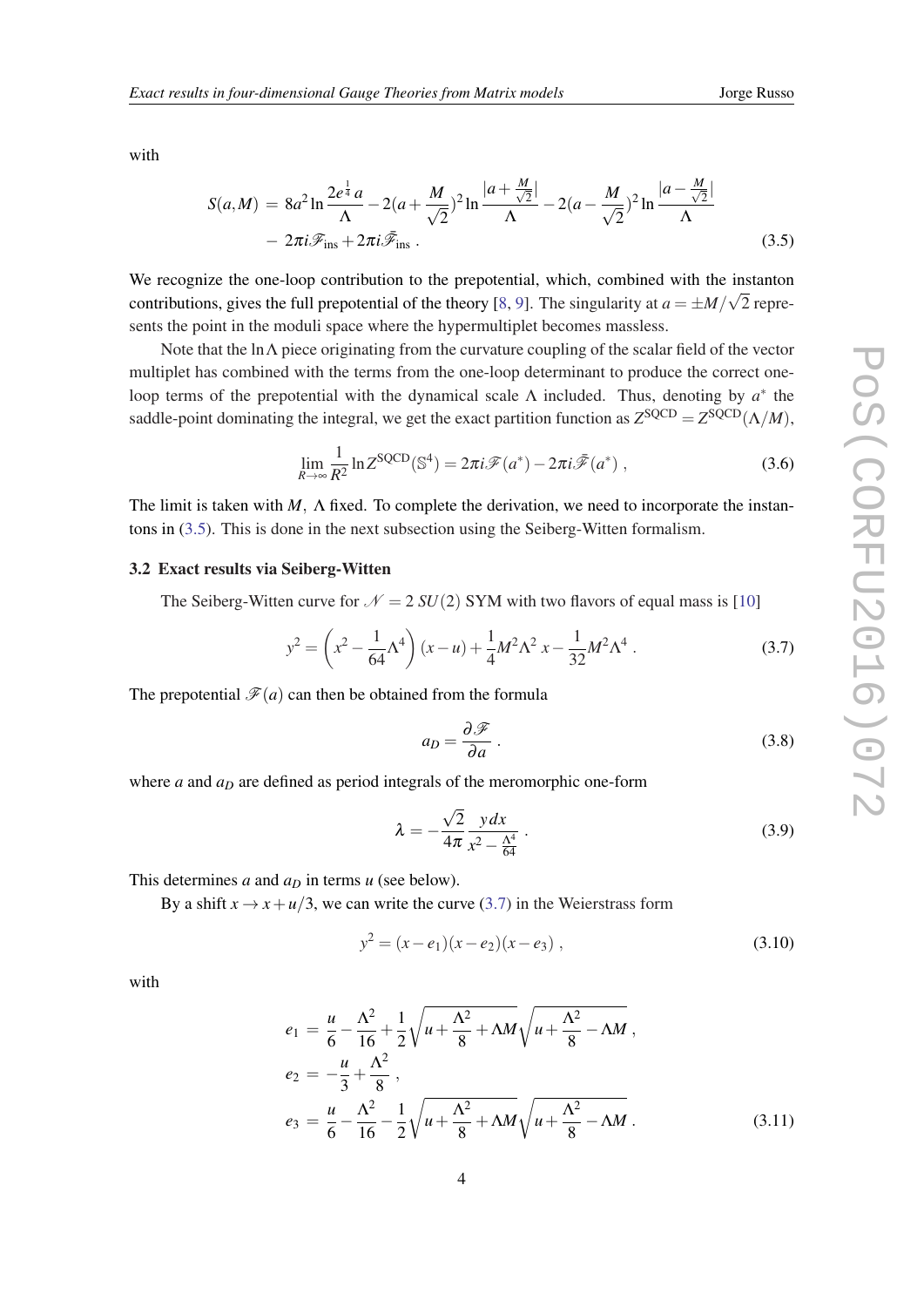It has singularities at the zeroes of the discriminant

$$
\Delta = \frac{1}{2^{16}} \Lambda^4 \left( \Lambda^2 + 8M^2 - 8u \right)^2 \left( \left( \Lambda^2 + 8u \right)^2 - 64\Lambda^2 M^2 \right) , \tag{3.12}
$$

i.e. at

$$
u_1 = -M\Lambda - \frac{\Lambda^2}{8}
$$
,  $u_2 = M\Lambda - \frac{\Lambda^2}{8}$ ,  $u_3 = M^2 + \frac{\Lambda^2}{8}$ . (3.13)

The periods *a* and  $a<sub>D</sub>$  for this curve were explicitly computed in [[11\]](#page-16-0).  $a<sub>D</sub>$  is defined as an integral over the cycle  $\gamma_2$  surrounding  $e_1$  and  $e_2$ , whereas *a* on the cycle  $\gamma_1$  surrounding  $e_2$  and  $e_3$ . The cycle  $\gamma_1$  picks also a pole of the one-form  $\lambda$  whose residue is  $M/\sqrt{2}$ .

One of the salient aspects of this theory is the occurrence of an Argyres-Douglas [\[12](#page-16-0)] super-conformal fixed point [\[13](#page-16-0)]. This arises when some zeroes of  $\Delta$  coincide. Then, at the singularity, *e*1, *e*<sup>2</sup> and *e*<sup>3</sup> get together and the Riemann surface develops a cusp. From (3.13), we see that this occurs at

$$
\Lambda = 2M \tag{3.14}
$$

As shown below, this represents nothing but the critical point of a second-order phase transition.

#### Strong coupling phase Λ > 2*M*

The saddle-point equation is

$$
\frac{\partial S(a,M)}{\partial a} = 0 \longrightarrow \text{Im}\left(\frac{\partial \mathcal{F}}{\partial a}\right) = \text{Im}(a_D) = 0. \tag{3.15}
$$

The behavior of *a<sup>D</sup>* was examined in detail in [[11\]](#page-16-0) and can be understood by looking at the above expressions for  $e_1, e_2, e_3$ . In the integration region,  $a_D$  is purely imaginary. The equation  $a_D = 0$ then requires that  $e_1 \rightarrow e_2$ . This is the singularity with

$$
u_3 = M^2 + \frac{1}{8} \Lambda^2 \,. \tag{3.16}
$$

More precisely, this gives  $e_1 = e_2$  provided  $\Lambda > 2M$ .

The behavior of the saddle-point *a* at the singularity,  $e_1 = e_2$  $e_1 = e_2$  $e_1 = e_2$  is shown in fig. 1b. We have used the exact expressions in terms of elliptic integrals given in [\[11](#page-16-0)] (this picks the specific branch where  $a(u_3)$  is real). Importantly,

$$
\lim_{M \to \frac{\Lambda}{2}} a = \frac{M}{\sqrt{2}} \,. \tag{3.17}
$$

This is a consequence of the fact that at this point  $e_2 \rightarrow e_3$  and the period integral over  $\gamma_1$  vanishes. When  $M \to \Lambda/2$ , the integral defining the partition function is dominated by a saddle point located precisely at the point where a component of the hypermultiplet becomes massless. From fig. [1](#page-6-0)b we see that the value of *a* increases from a non-zero value  $a = \frac{\Lambda}{\sqrt{2}}$  $\frac{\Delta}{2\pi}$  at  $M = 0$ , until it hits the singularity at  $M \to \Lambda/2$ . As long as  $M < \Lambda/2$ , the free energy will be given by  $F = -R^2 \text{Re} (4\pi i \mathcal{F}(a^*))$ , where  $a^*$  is the value of *a* at  $u = u_3$ . At the critical point, the theory is described by an interacting superconformal theory, whose spectrum of scaling dimensions was discussed in [\[13](#page-16-0)].

The free energy is thus completely determined in the strong coupling phase  $\Lambda > 2M$  in terms of the prepotential as a function of  $M/\Lambda$ , computed by sitting on the  $u = u_3$  singularity.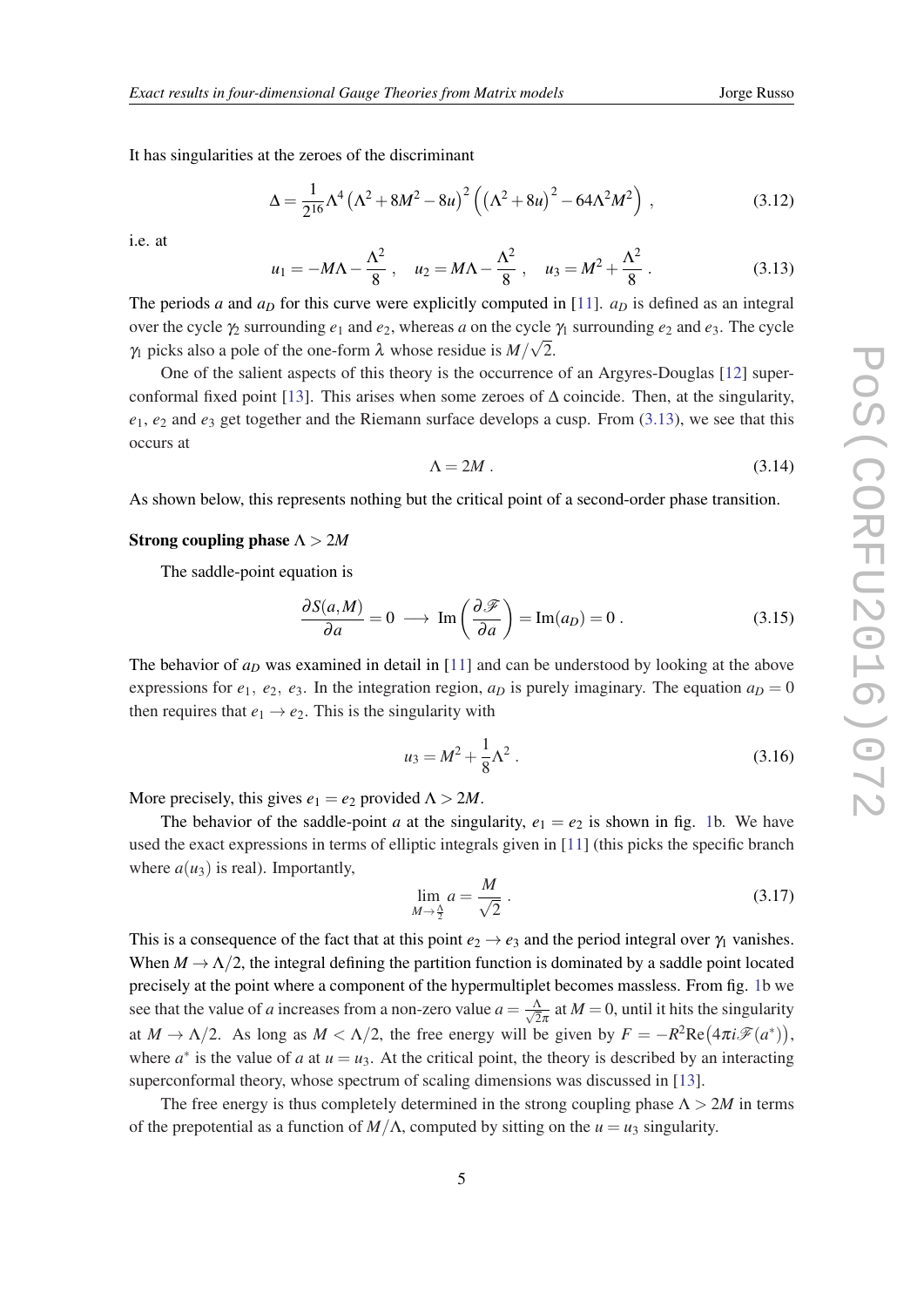<span id="page-6-0"></span>

Figure 1: a)  $-i a_D$  as a function of  $M/\Lambda$  at the singularity  $u = M^2 + \frac{1}{8}\Lambda^2$ . It vanishes identically for  $M < \Lambda/2$ , showing that, in this regime, the singularity  $u = u_3$  corresponds to a saddle point in the partition function. b) *a* as a function of *M*/Λ at the same singularity.

#### Weak coupling phase Λ < 2*M*

When  $\Lambda < 2M$ , then, at  $u = u_3$  one has  $e_2 = e_3$  and  $a_D \neq 0$ . Figure 1a shows a plot of  $-i a_D$  as a function of  $\Lambda/M$ , which confirms that  $a_D \neq 0$  when  $M > \Lambda/2$ . This means that the singular point  $u = u_3$  no longer represents a saddle-point of the integral in the weak coupling regime  $\Lambda < 2M$ .

Is there any saddle-point dominating the partition function integral in the weak coupling phase Λ < 2*M*? Above we were looking for saddle-points occurring in the region where *a* is real and  $a<sub>D</sub>$  is purely imaginary (this was also the assumption in the discussion of [[4](#page-15-0)], which only found the saddle point that computes the integral in the strong coupling phase). In this case, the saddlepoint equation Im( $a_D$ ) = 0 implies  $a_D$  = 0, and we found that there is no saddle with  $a_D$  = 0 when  $\Lambda < 2M$ . Let us now consider more general solutions to the equation

$$
\operatorname{Im}\left(\frac{\partial \mathcal{F}}{\partial a}\right) = \operatorname{Im}(a_D) = 0.
$$
 (3.18)

In the weak coupling phase,  $\Lambda < 2M$ , one finds that this is satisfied at the singular point

$$
u \to u_2 = M\Lambda - \frac{\Lambda^2}{8} \tag{3.19}
$$

At this point,  $e_1 \rightarrow e_3$ . This represents the dyon singularity

$$
a - \frac{M}{\sqrt{2}} - a_D = 0.
$$
 (3.20)

Substituting  $u \rightarrow u_2$  in the action, we determine the free energy in the weak coupling phase  $\Lambda < 2M$ .

#### Free energy and critical behavior

We can now compute the free energy and its derivatives in the full range  $0 < \Lambda/M < \infty$ . The free energy is obtained as  $F = -R^2 \text{Re}(4\pi i \mathcal{F})$ , where the prepotential can be computed from the integral

$$
\mathscr{F}(u) - \mathscr{F}(u_0) = \int_{u_0}^{u} du \, a_D(u) \partial_u a(u) \,. \tag{3.21}
$$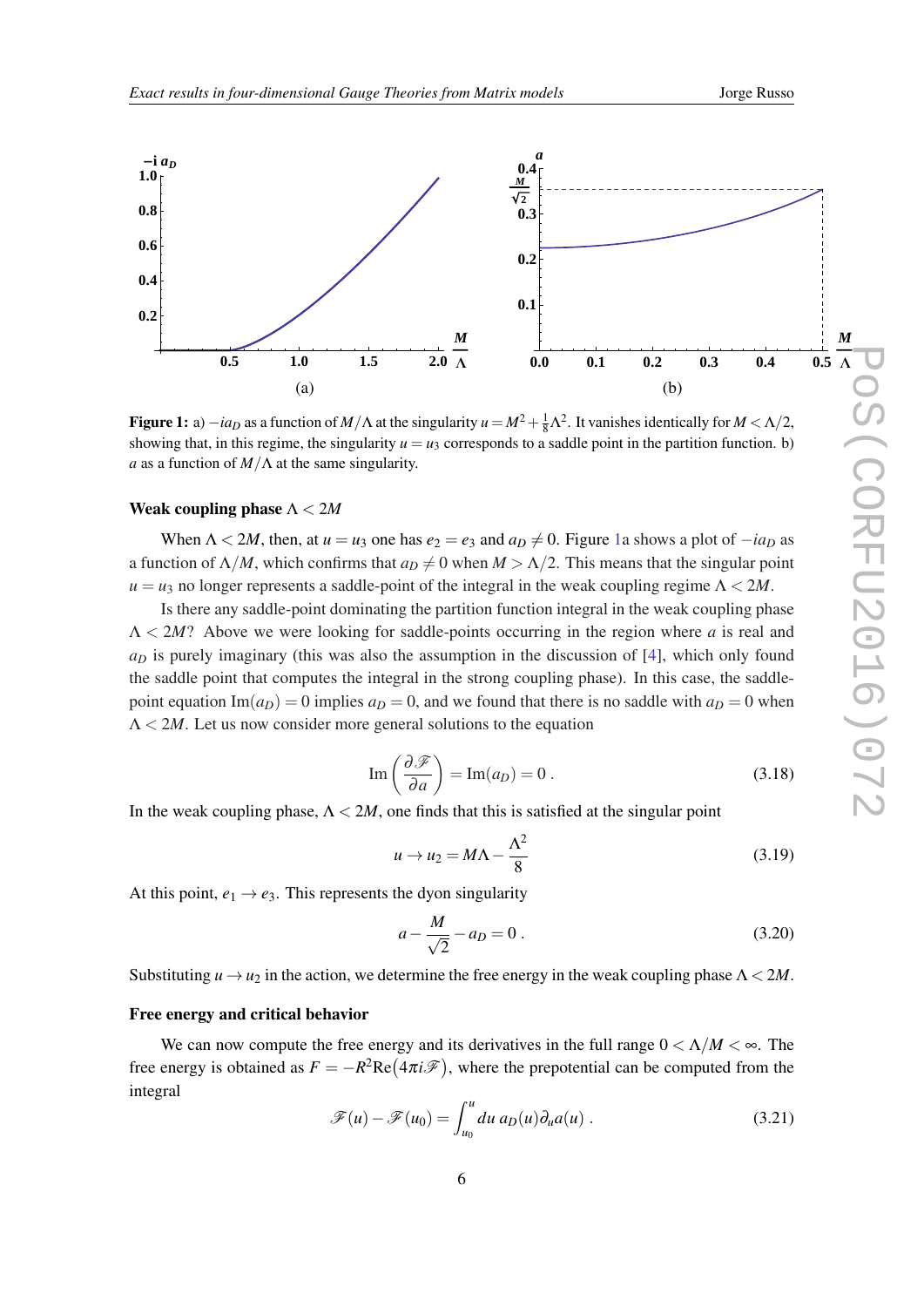where  $u_0$  is any generic point on the real line. For  $a(u)$ ,  $a_D(u)$  one may use the expressions in terms of elliptic functions given in [\[11](#page-16-0)]. However, here we do not need the explicit expressions. Here we are interested in the critical behavior of the free energy near the critical point  $\Lambda = 2M$ . Thus we are interested in the possible discontinuities of the derivatives of the free energy at the critical point. Consider the difference

$$
\Delta F \equiv F \Big|_{\Lambda = 2M + \varepsilon} - F \Big|_{\Lambda = 2M - \varepsilon} , \qquad \varepsilon > 0, \quad \varepsilon < M . \tag{3.22}
$$

This is obtained as

$$
\Delta F = -R^2 \text{Re} \left( 4\pi i (\mathcal{F}(u_3) - \mathcal{F}(u_2)) \right)
$$

with

$$
\mathscr{F}(u_3)-\mathscr{F}(u_2)=\int_{u_0}^{u_3} du \ a_D(u)\partial_u a(u)-\int_{u_0}^{u_2} du \ a_D(u)\partial_u a(u),
$$

where the first term is understood to be evaluated at  $\Lambda = 2M + \varepsilon$  and the second term, at  $\Lambda = 2M - \varepsilon$ . Note that  $u_2 \rightarrow u_3$  as  $\Lambda \rightarrow 2M$ . Then

$$
\partial_{\Lambda} \mathscr{F}(u_3) - \partial_{\Lambda} \mathscr{F}(u_2) = (\partial_{\Lambda} u_3) a_D(u_3) \partial_u a(u) \Big|_{u=u_3} - (\partial_{\Lambda} u_2) a_D(u_2) \partial_u a(u) \Big|_{u=u_2}
$$
  
+ 
$$
\int_{u_0}^{u_3} du \ \partial_{\Lambda} (a_D(u) \partial_u a(u)) - \int_{u_0}^{u_2} du \ \partial_{\Lambda} (a_D(u) \partial_u a(u)) .
$$

Hence

$$
\partial_{\Lambda} \mathscr{F}(u_3) - \partial_{\Lambda} \mathscr{F}(u_2) = -\frac{M}{2} \Big( a(u_2) - \frac{M}{\sqrt{2}} \Big) \partial_u a(u) \Big|_{u=u_2}
$$
  
+ 
$$
\int_{u_0}^{u_3} du \ \partial_{\Lambda} (a_D(u) \partial_u a(u)) - \int_{u_0}^{u_2} du \ \partial_{\Lambda} (a_D(u) \partial_u a(u)) \qquad (3.23)
$$

where we used  $a_D(u_3) = 0$  in the first term (which is to be evaluated at  $\Lambda = 2M + \varepsilon$ ) and  $a_D(u_2) =$  $a(u_2)-\frac{M}{\sqrt{2}}$  $\frac{1}{2}$  in the second term (evaluated at  $\Lambda = 2M - \varepsilon$ ). Since, as  $\Lambda \to 2M$ ,  $u_2 \to u_3$ ,  $a \to M/M$ √ 2 and  $\partial_u a$ ,  $a_D$  are regular at the critical point, we find that

$$
\left. (\partial_{\Lambda} \mathscr{F}(u_3) - \partial_{\Lambda} \mathscr{F}(u_2)) \right|_{\varepsilon \to 0} \to 0. \tag{3.24}
$$

Therefore the first derivative of the free energy with respect to the coupling  $\Lambda$  is continuous at  $\Lambda = 2M$ . Computing the jump in the second derivative of the prepotential, we now find a nonvanishing contribution

$$
\left(\partial_{\Lambda}^2 \mathcal{F}(u_3) - \partial_{\Lambda}^2 \mathcal{F}(u_2)\right)\Big|_{\varepsilon \to 0} = -\frac{M}{2}\partial_{\Lambda}a(u_2)\partial_u a(u)\Big|_{u=u_2} \neq 0\tag{3.25}
$$

From the explicit expressions, we also find  $\text{Im}[\partial_{\Lambda}a(u_2)\partial_u a(u)]\Big|_{u=u_2} \neq 0$  at  $\Lambda = 2M - \varepsilon$ . Thus, at the critical point  $\Lambda = 2M$ , the free energy has a discontinuity in the second derivative, implying a second-order phase transition.

This may be compared with the analogous phase transition occurring in the large *N* SQCD model, [[14,](#page-16-0) [15](#page-16-0)], which is, instead, third order. This large *N* phase transition can also be described in terms of the Seiberg-Witten curve [[16](#page-16-0)].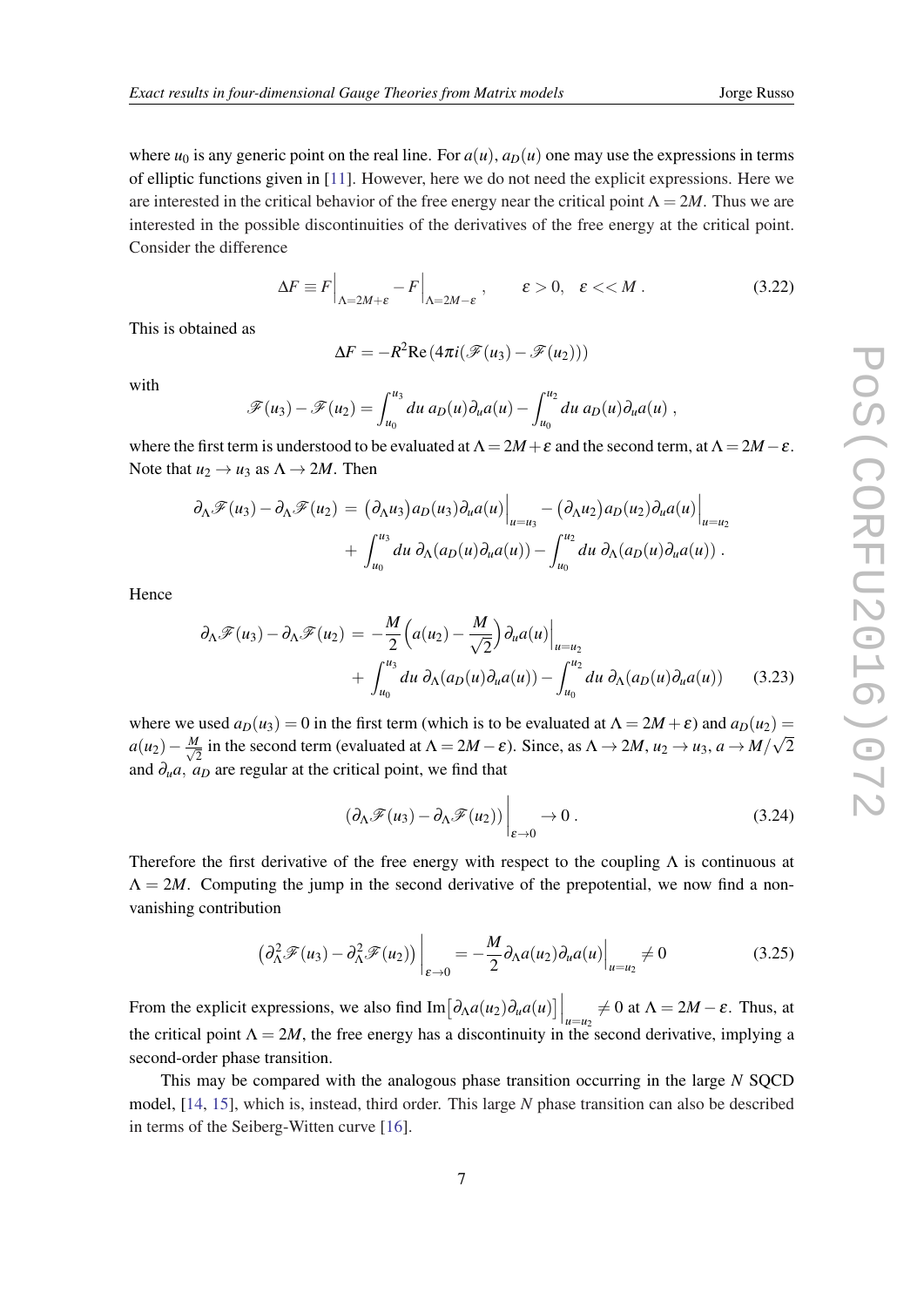In conclusion, the SQCD *SU*(2) theory with two flavors has a phase transition of a similar nature as the large *N* phase transition found in SQCD with  $N_f < 2N$  flavors discussed in [\[14,](#page-16-0) [15\]](#page-16-0). Just as in the transitions of [\[14](#page-16-0), [15\]](#page-16-0), the discontinuous behavior is related to the contribution of massless hypermultiplets to the free energy at the critical point. Unlike the large *N* phase transitions of [\[14](#page-16-0), [15](#page-16-0)], where instantons are suppressed and played no role, here the phase transition is dominated by instantons. We also note that the Argyres-Douglas superconformal point of [\[13](#page-16-0)] represents the critical point of these transitions.

## 4. Large *N* limit of superconformal field theories

# **4.1**  $\mathcal{N} = 4 SU(N)$  SYM on  $\mathbb{S}^4$

The partition function for this theory is particularly simple because instantons do not contribute and the one-loop determinant cancels completely between the  $\mathcal{N} = 2$  vector multiplet and the  $N = 2$  adjoint hypermultiplet. The resulting partition function is described by the Gaussian matrix model: *N*

$$
Z_{\mathcal{N}=4} = \int d^{N-1}a \prod_{i < j} (a_i - a_j)^2 \, e^{-\frac{8\pi^2}{g^2} \sum_i a_i^2} \,, \qquad \sum_{i=1}^N a_i = 0 \,. \tag{4.1}
$$

In the large *N* limit, this integral can be computed by saddle-point techniques. The saddle-point equations ∂*a<sup>i</sup> S* = 0 lead to the system of coupled *N* −1 algebraic equations

$$
\frac{8\pi^2}{g^2} = \sum_{j \neq i} (a_j - a_i)^{-1} \tag{4.2}
$$

The large *N* limit can be conveniently described as usual by going to the continuum limit by introducing the eigenvalue density

$$
\rho(x) = \frac{1}{N} \sum_{i=1}^{N} \delta(x - a_i) \,. \tag{4.3}
$$

Then the saddle-point equations are replaced by the singular integral equation:

$$
\int_{-\mu}^{\mu} dy \, \frac{\rho(y)}{x - y} = \frac{8\pi^2}{\lambda} x \,.
$$
 (4.4)

The solution is given by

$$
\rho(x) = \frac{8\pi}{\lambda} \sqrt{\frac{\lambda}{4\pi^2} - x^2} \,. \tag{4.5}
$$

Thus eigenvalues have a semi-circular distribution (the Wigner semi-circle). This can be proved by choosing a contour around the cut from  $-\mu$  to  $\mu$  and computing the residue at infinity. Having the eigenvalue density, we can compute the VEV of the 1/2 supersymmetric circular Wilson loop operator:

$$
W(C) = \text{Tr} P \exp \left[ \int_C ds \left( A_\mu(x) \dot{x}^\mu + i \Phi | \dot{x} | \right) \right]. \tag{4.6}
$$

This localizes to

$$
\langle W \rangle = \langle \sum_{j=1}^{N} e^{2\pi a_j} \rangle = \int_{-\mu}^{\mu} dx \rho(x) e^{2\pi x} = \frac{2}{\sqrt{\lambda}} I_1(\sqrt{\lambda}). \tag{4.7}
$$

This represents the leading result in the 1/*N* expansion [[17](#page-16-0), [18\]](#page-16-0).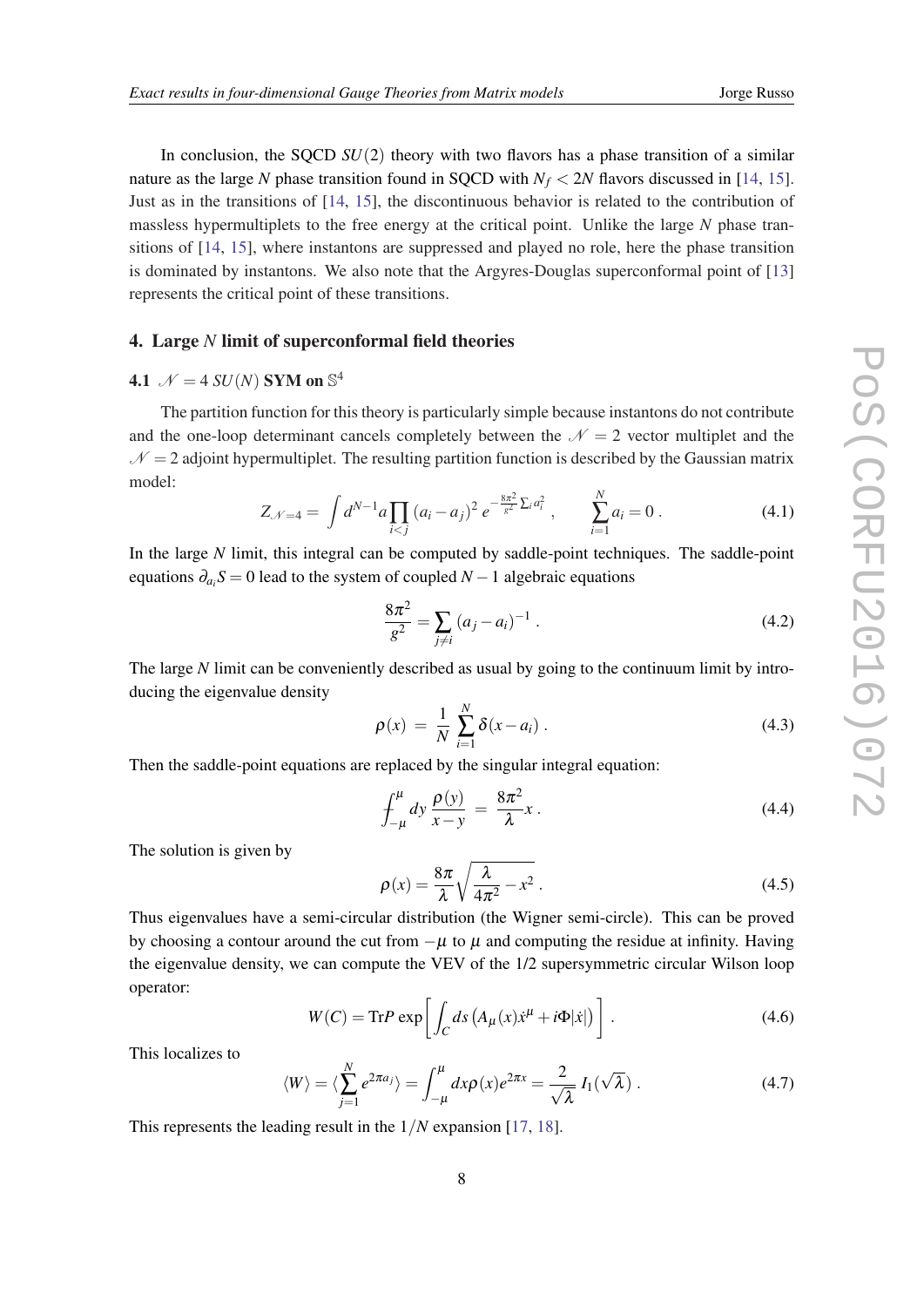#### 4.2 Correlation functions of chiral primary operators

A particularly interesting sector of  $\mathcal{N} = 2$  superconformal theories (SCFT's) is that originated from primary operators annihilated by all supercharges of one chirality, known as chiral primary operators (CPO's). In superspace language, the scaling dimension ∆ of chiral primaries are bottom components of  $\mathcal{N} = 2$  chiral superfields. The case of  $\Delta = 2$  is particularly interesting, as the integrated top component of the multiplet defines an exactly marginal operator. Hence, chiral superfields with  $\Delta = 2$  parametrize the conformal manifold associated to the SCFT. Moreover, the 2-point function of such top components defines the Zamolodchikov metric on the conformal manifold. Because of supersymmetry, it turns out that such metric can be read from the correlators of the CPO's. One may choose a basis where the 2-point functions of CPO's on  $\mathbb{R}^4$  are of the form

$$
\langle O_n(x)\overline{O}_{\overline{m}}(0)\rangle_{\mathbb{R}^4} = \frac{G_{n\overline{m}}}{|x|^{2\Delta_n}} \delta_{\Delta_n \Delta_{\overline{m}}}.
$$
\n(4.8)

The metric  $G_{n\overline{m}}$  encodes all the essential data and it is the main object of interest. These correlation functions can be computed exactly in any  $\mathcal{N} = 2$  superconformal gauge theory by a construction based on localization recently developed by [\[5\]](#page-15-0). The idea exploits the fact that scaling dimension of chiral primaries are bottom components of  $\mathcal{N} = 2$  chiral superfields. This permits to deform the action by preserving  $\mathcal{N} = 2$  superconformal invariance. The method can be used to compute correlators of the form

$$
\langle \mathscr{O}_{n_1}(x_1)\cdots \mathscr{O}_{n_n}(x_n)\overline{O'}_{m}(y)\rangle_{\mathbb{R}^4}
$$

Furthermore, due to supersymmetry, correlators on  $\mathbb{R}^4$  satisfy that [\[19\]](#page-16-0)

$$
\langle \mathcal{O}_{n_1}(x_1) \cdots \mathcal{O}_{n_n}(x_n) \overline{O'}_m(y) \rangle_{\mathbb{R}^4} = \langle O_n(x_1) \overline{O'}_m(y) \rangle_{\mathbb{R}^4},
$$
  

$$
O_n(x_1) \equiv \mathcal{O}_{n_1}(x_1) \cdots \mathcal{O}_{n_n}(x_n)
$$

for any number of chiral primary operators and one anti-chiral primary.

To compute these correlators, the idea is to add a source  $\tau_n$  for all CPO's, obtaining in this way a deformed partition function. In [[6](#page-15-0)], correlators in  $\mathcal{N} = 4$  super Yang-Mills theory have been computed by solving the deformed matrix model in the large *N* limit. We now describe this calculation. In this limit, the set of CPO's dramatically simplifies as only single-trace operators contribute. Thus, the operators in the chiral ring are of the form  $O_n^{\mathbb{R}^4} = \text{Tr}\phi^n$ , being  $\phi$  one of the complex scalars in the theory (the scalar field of the vector multiplet when the theory is viewed as an  $\mathcal{N} = 2$  theory). Localization sets  $Tr \phi^n = \sum_{i=1}^N a_i^n$ . Thus, for  $\mathcal{N} = 4$  *U(N)* super Yang-Mills theory, one has to consider the deformed matrix model

$$
\mathscr{Z} = \int d^N a \prod_{i < j} (a_i - a_j)^2 \left| e^{i \sum_{n=1}^N \pi^{n/2} \tau_n \sum_i (a_i)^n} \right|^2, \tag{4.9}
$$

where  $\tau_2 = \tau$  is the Yang-Mills coupling [\(2.10](#page-2-0)).

Two-point correlators are then computed by

$$
\frac{1}{\mathscr{Z}(\tau_n, \overline{\tau}_{\overline{n}})} \partial_{\tau_n} \partial_{\overline{\tau}_{\overline{m}}} \mathscr{Z}(\tau_n, \overline{\tau}_{\overline{n}}) = \int_{\mathbb{S}^4} d^4x \sqrt{g(x)} \int_{\mathbb{S}^4} d^4y \sqrt{g(y)} \langle O_n(x) \overline{O}_{\overline{m}}(y) \rangle_{\mathbb{S}^4}.
$$
 (4.10)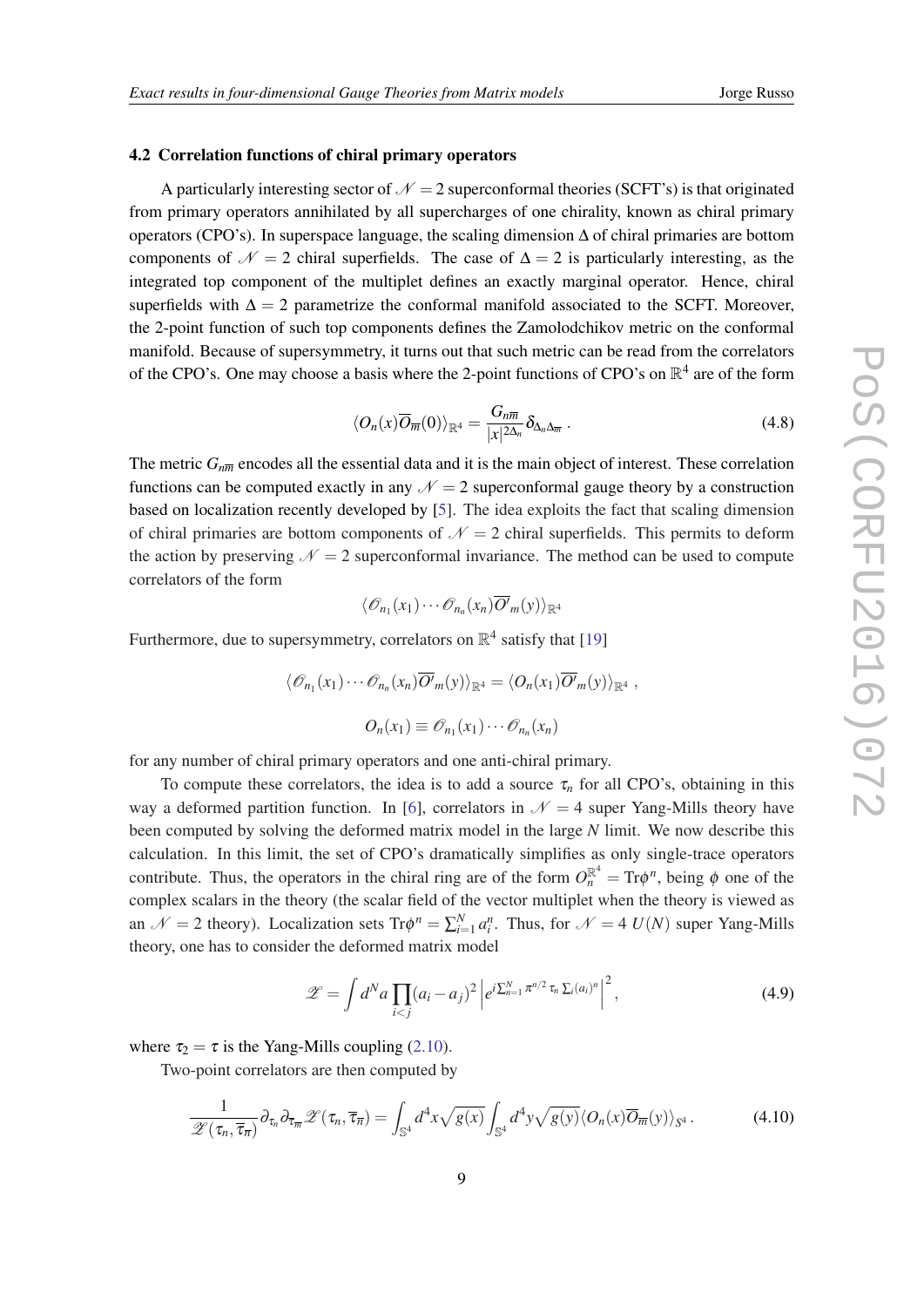Due to the conformal anomaly, on the  $\mathbb{S}^4$  there is a highly non-trivial operator mixture. This is expected, since the  $\mathbb{S}^4$  theory preserves the supergroup  $osp(2|4)$ , which contains the  $SU(2)_R$ symmetry but breaks the  $U(1)_R$  symmetry. Thus, mixtures among different CPO's are possible. Indeed, denoting by *R* the radius of the  $\mathbb{S}^4$ , a given operator  $O_{\Delta}$  of dimension  $\Delta$  on  $\mathbb{R}^4$ , when mapped into  $\mathbb{S}^4$ , generically mixes with all operators with lower dimensions in steps of 2, that is

$$
O_{\Delta}^{\mathbb{R}^4} \to O_{\Delta}^{\mathbb{S}^4} + \alpha_{\Delta}^{(2)} \frac{1}{R^2} O_{\Delta-2}^{\mathbb{S}^4} + \alpha_{\Delta}^{(4)} \frac{1}{R^4} O_{\Delta-4}^{\mathbb{S}^4} + \cdots
$$
 (4.11)

In mapping the  $\mathbb{S}^4$  computation back into the  $\mathbb{R}^4$ , the operator mixture must be disentangled. This can be accomplished by a Gram-Schmidt orthogonalization procedure. This method was recently used to compute large *N* correlation functions in superconformal field theories in [[6](#page-15-0), [7,](#page-15-0) [20\]](#page-16-0). In what follows we set  $R = 1$ .

Returning to the calculation of correlation functions, we need to solve a matrix model with a potential. Consider, for example, the calculation of correlation function for even operators Trφ 2*n* . By virtue of (4.11), they do not mix with odd operators. Including only even deformations, it is useful to redefine the potential as

$$
V = \sum_{n=1}^{n_0} g_{2n} x^{2n} , \quad n_0 \equiv [N/2] .
$$
 (4.12)

Since the potential is invariant under reflection symmetry, we can assume that eigenvalues will condense in a cut  $(-\mu, \mu)$ . The solution for the large *N* eigenvalue distribution of a matrix model with an arbitrary even potential is well known,

$$
\rho(z) = \frac{1}{4\pi^2} \sqrt{\mu^2 - z^2} \int_{-\mu}^{\mu} dx \frac{V'(x)}{\sqrt{\mu^2 - x^2} (z - x)}.
$$
\n(4.13)

In the present case, we get

$$
\rho(z) = \frac{1}{2\pi^2} \sqrt{\mu^2 - z^2} \sum_{n=1}^{n_0} n g_{2n} \int_{-\mu}^{\mu} dx \frac{x^{2n-1}}{\sqrt{\mu^2 - x^2} (z - x)}.
$$
\n(4.14)

The integral can be computed by choosing a contour that surrounds the cut  $(-\mu, \mu)$  and computing the residue at infinity. This gives the formula

$$
\int_{-\mu}^{\mu} dx \frac{x^{2n-1}}{\sqrt{\mu^2 - x^2}(z - x)} = 2\pi \sum_{k=0}^{n-1} b_k z^{2n-2k-2} \mu^{2k}.
$$
 (4.15)

Therefore, we obtain

$$
\rho(x) = \left(\sum_{k=0}^{n_0 - 1} q_k z^{2k}\right) \sqrt{\mu^2 - z^2},\tag{4.16}
$$

with

$$
q_k = \frac{1}{\pi} \sum_{n=k+1}^{n_0} nb_{n-k-1} g_{2n} \mu^{2n-2k-2} , \qquad (4.17)
$$

$$
b_k \equiv \frac{1}{\sqrt{\pi}} \frac{\Gamma(k+1/2)}{k!}.
$$
\n(4.18)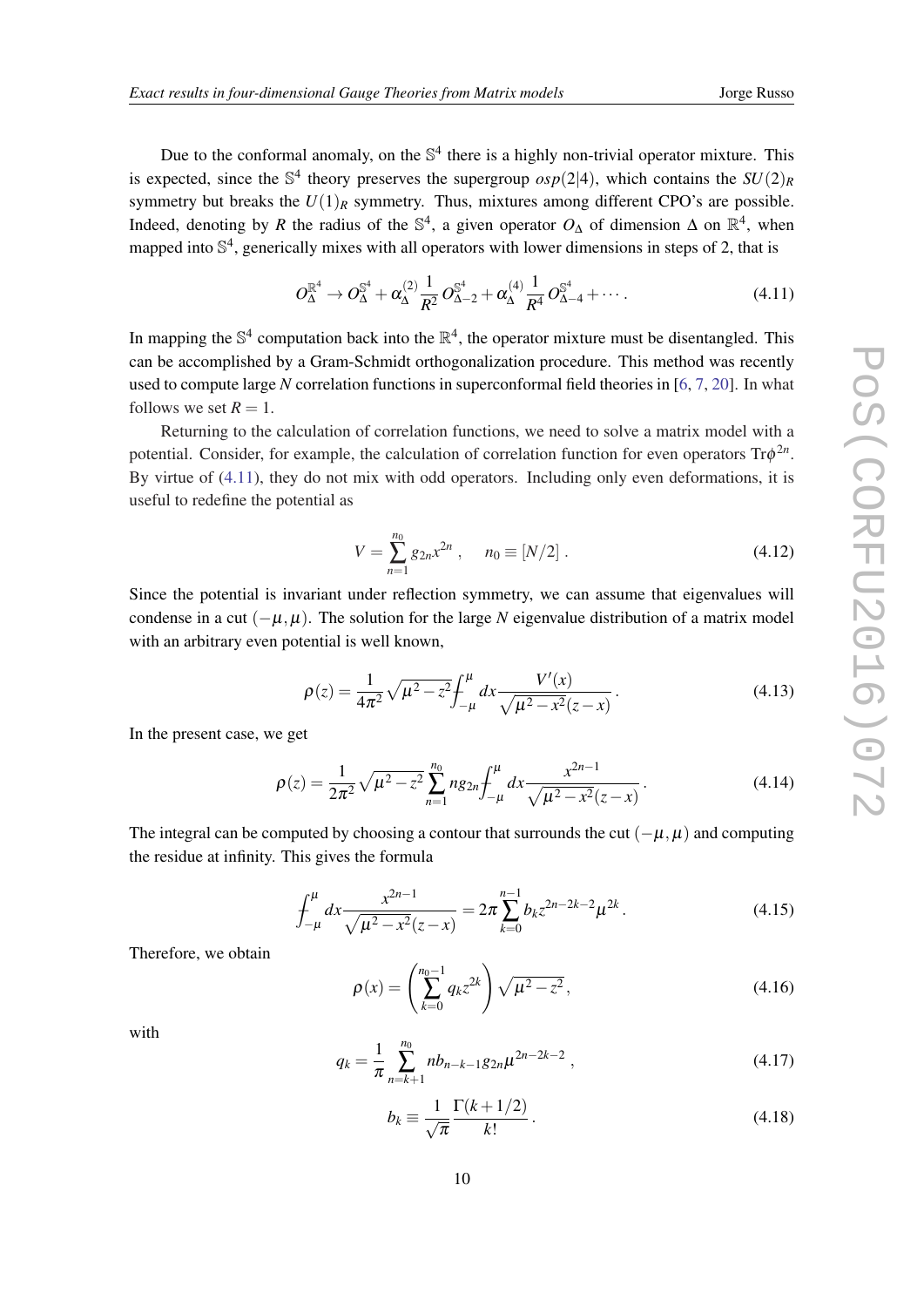<span id="page-11-0"></span>Let us now consider the normalization condition,

$$
\int_{-\mu}^{\mu} dx \, \rho(x) = 1 \; .
$$

Again, by residues

$$
\int_{-\mu}^{\mu} dz \, z^{2k} \sqrt{\mu^2 - z^2} = \pi \sigma_{k+1} \mu^{2k+2} \,, \tag{4.19}
$$

where

$$
\sigma_k \equiv \frac{1}{2\sqrt{\pi}} \frac{\Gamma(k - 1/2)}{k!} \,. \tag{4.20}
$$

Hence, normalization implies

$$
\pi \sum_{k=0}^{n_0-1} q_k \sigma_{k+1} \mu^{2k+2} = 1.
$$
\n(4.21)

Using the expression for  $c_k$ , this becomes

$$
\sum_{n=1}^{n_0} nb_n g_{2n} \mu^{2n} = 1.
$$
 (4.22)

where we used the identity

$$
\sum_{k=0}^{n-1} \sigma_{k+1} b_{n-k-1} = b_n.
$$
\n(4.23)

In order to compute the connected correlators, we need to compute the  $g_{2n}$  derivatives of  $F = -\ln Z$ . In particular, for two point functions, we need to compute the matrix of second derivatives of *F*. We begin with the formula

$$
\partial_{g_{2n}} F = \int_{-\mu}^{\mu} dz \, z^{2n} \rho(z). \tag{4.24}
$$

This gives

$$
\partial_{g_{2n}} F = \pi \sum_{k=0}^{n_0 - 1} q_k \sigma_{k+n+1} \mu^{2k+2n+2} = \sum_{m=1}^{n_0} d_{m,n} g_{2m} \mu^{2m+2n}, \qquad (4.25)
$$

with

$$
d_{m,n} \equiv m \sum_{k=0}^{m-1} b_{m-k-1} \sigma_{k+n+1} = \frac{(2m)! \Gamma(n+\frac{1}{2})}{4^m \sqrt{\pi} (m+n) n! (m-1)!^2}.
$$
 (4.26)

Before taking the second derivative, we note that from this formula we can already obtain the VEV of the Tr $\phi^{2n}$ . We must set  $g_{2n} = 0$ , with  $n > 1$  and

$$
g_2=\frac{8\pi^2}{\lambda}.
$$

This gives

$$
\langle \text{Tr}\phi^{2r} \rangle_{\mathbb{S}^4} = \partial_{g_{2r}} F \bigg|_{g_{2r} = 0, r > 1} = N \left( \frac{\lambda}{4\pi^2} \right)^r \frac{\Gamma(r + \frac{1}{2})}{\sqrt{\pi} \left( r + 1 \right)!} = N \left( \frac{\lambda}{4\pi^2} \right)^r \frac{(2r)!}{4^r r!(r + 1)!}, \tag{4.27}
$$

for  $r = 1, 2, \dots$  Similarly, one can obtain that  $\langle Tr \phi^{2r+1} \rangle_{\mathbb{S}^4} = 0$ .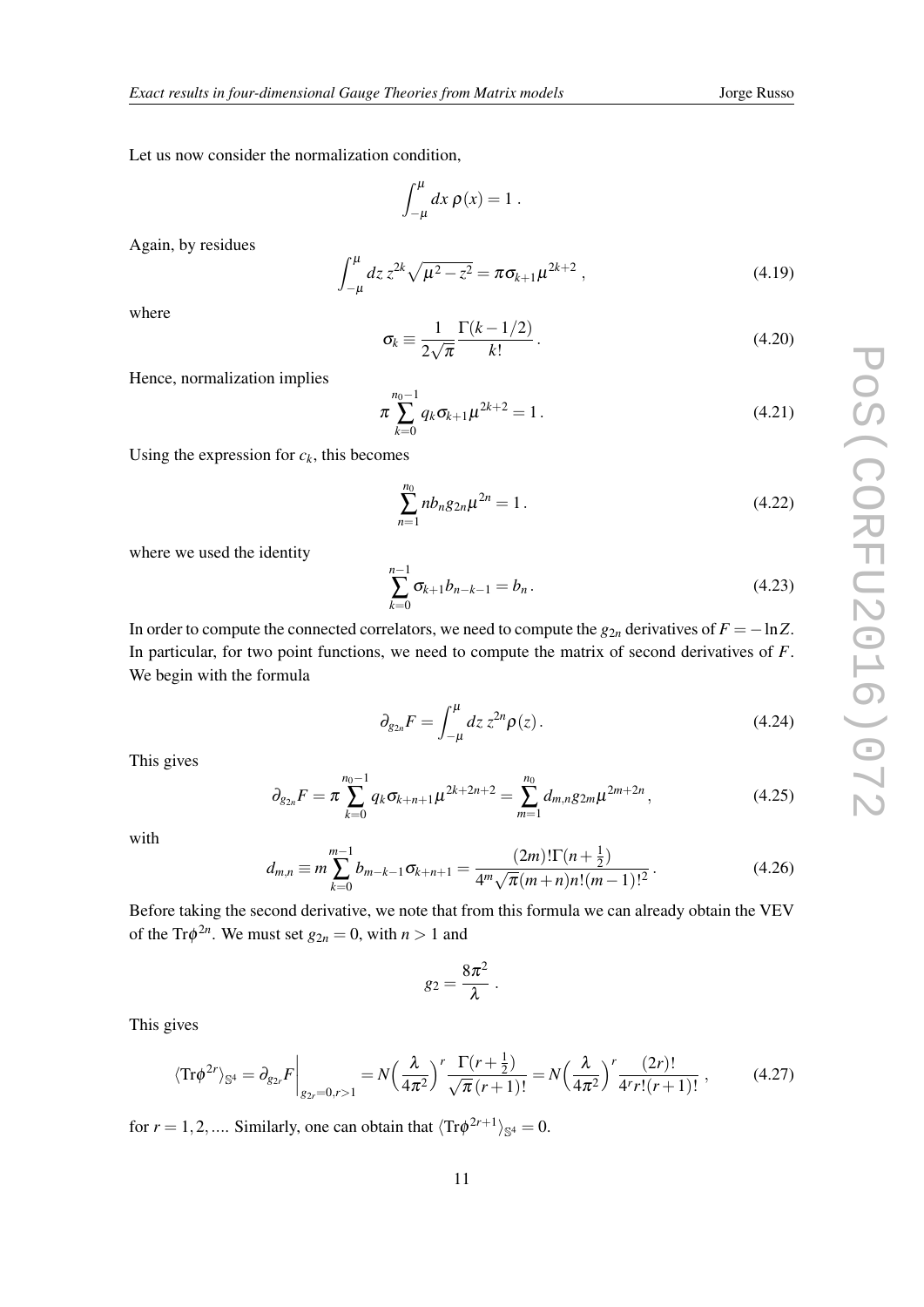<span id="page-12-0"></span>Next, we compute the second derivative of the free energy,

$$
\partial_{g_{2m}} \partial_{g_{2n}} F = \sum_{k=1}^{n_0} (2k+2n) d_{k,n} g_{2k} \mu^{2k+2n-1} \frac{d\mu}{dg_{2m}} + d_{m,n} \mu^{2m+2n}.
$$
 (4.28)

To compute  $d\mu/dg_{2m}$ , we use the normalization condition. After differentiation, we must set all  $g_{2n} = 0$ , with  $n > 1$ . We get

$$
\frac{d\mu}{dg_{2k}} = -\frac{kb_k\mu^{2k-1}}{g_2} = -\frac{1}{2}kb_k\mu^{2k+1} \,,\tag{4.29}
$$

where we used

$$
\mu^2 = \frac{2}{g_2} = \frac{\lambda}{(2\pi)^2}.
$$
\n(4.30)

Therefore

$$
\left. \partial_{g_{2m}} \partial_{g_{2n}} F \right|_{g_{2k>2}=0} = \left( d_{m,n} - (2+2n) d_{1,n} m b_m \right) \mu^{2m+2n} . \tag{4.31}
$$

After some simple algebra, we obtain

$$
\langle O_{2m}\overline{O}_{2n}\rangle_{\mathbb{S}^4} = \partial_{g_{2m}}\partial_{g_{2n}}F = -\left(\frac{\lambda}{4\pi^2}\right)^{m+n} \frac{\Gamma(m+\frac{1}{2})\Gamma(n+\frac{1}{2})}{\pi(m+n)\Gamma(m)\Gamma(n)},\tag{4.32}
$$

where we have defined the VEV-less operators,

$$
O_n^{\mathbb{S}^4} = \text{Tr}\phi^n|_{\mathbb{S}^4} - \langle \text{Tr}\phi^n \rangle_{\mathbb{S}^4} \mathbf{1} \,. \tag{4.33}
$$

The correlators (4.32) look very different from the result obtained by explicit calculation by Feynman diagrams. Due to a non-renormalization theorem, in  $\mathcal{N} = 4$  SYM one finds the exact result [[21\]](#page-16-0)

$$
\langle O_n^{\mathbb{R}^4}(0)\overline{O}_m^{\mathbb{R}^4}(x)\rangle_{\mathbb{R}^4} = \frac{\delta_{n\overline{m}}}{|x|^{2\Delta_n}}\frac{\Delta_n\lambda^{\Delta_n}}{(2\pi)^{2\Delta_n}}\,. \tag{4.34}
$$

Instead, we are getting non-vanishing two-point functions between operators of different dimensions, whereas the explicit calculation shows that the 2-point function (4.34) vanishes unless the operators have the same dimension. The key point is the mixture that occurs on  $\mathbb{S}^4$ . By running the Gram-Schmidt procedure (and including also the odd-odd correlators), we find the orthogonal basis

$$
O_1^{S^4};
$$
\n
$$
O_2^{S^4};
$$
\n
$$
O_3^{S^4} - \frac{3\lambda}{(4\pi)^2} O_1^{S^4};
$$
\n
$$
O_4^{S^4} - \frac{4\lambda}{(4\pi)^2} O_2^{S^4};
$$
\n
$$
O_5^{S^4} - \frac{5\lambda}{(4\pi)^2} O_3^{S^4} + \frac{5\lambda^2}{(4\pi)^4} O_1^{S^4};
$$
\n
$$
O_6^{S^4} - \frac{6\lambda}{(4\pi)^2} O_4^{S^4} + \frac{9\lambda^2}{(4\pi)^4} O_2^{S^4};
$$
\n
$$
\dots
$$
\n(4.35)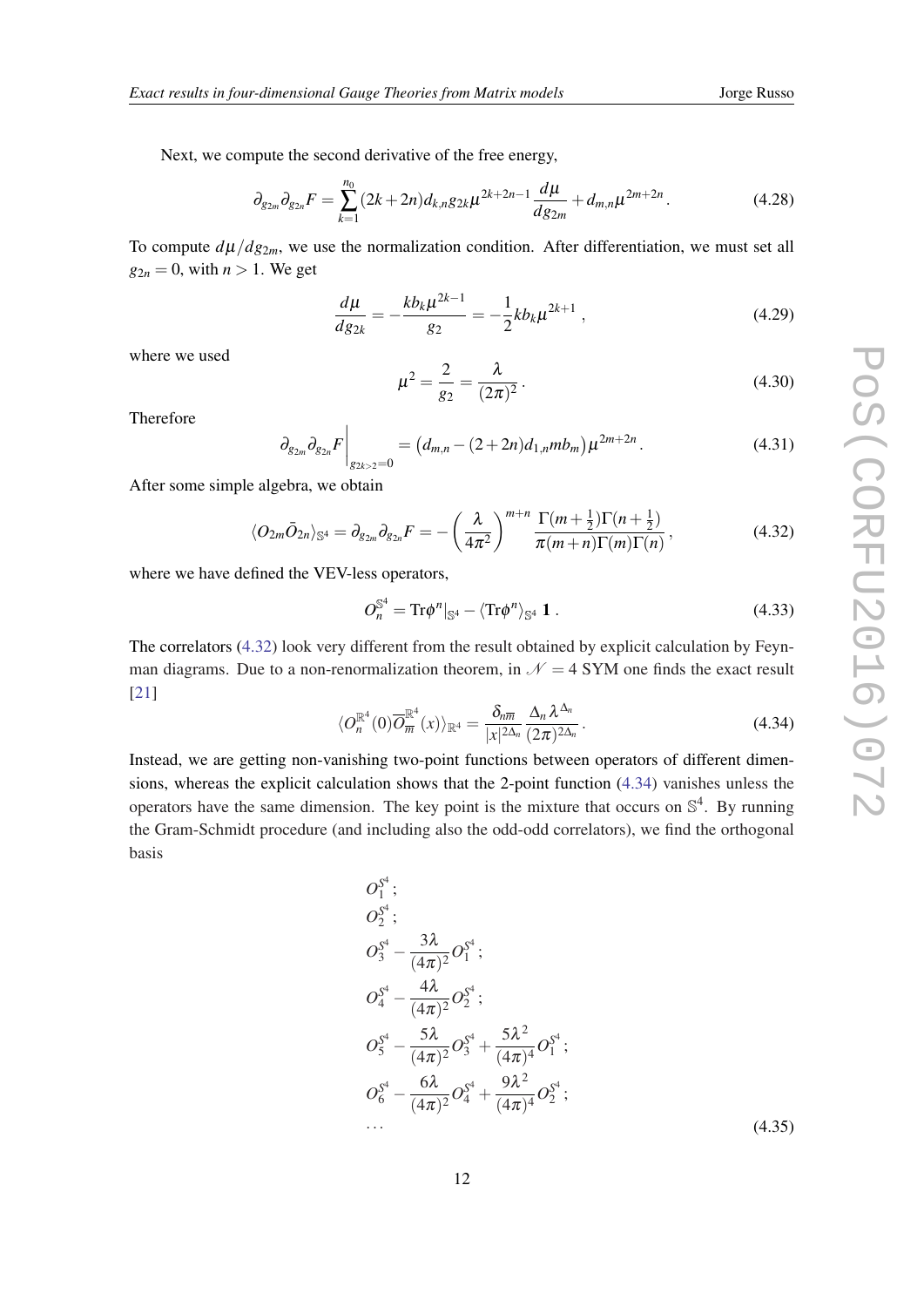<span id="page-13-0"></span>In the new basis, we find the expected result [\(4.34](#page-12-0)).

Here we have checked up to  $O_6$ . Clearly, it would be desirable to find the new orthogonal basis by extending ([4.35\)](#page-12-0) to all operators, to fully disentangle the operator mixing on  $\mathbb{S}^4$ . By inspection (and luck), we find the remarkable formula,

$$
O_n^{\mathbb{R}^4} = 2\left(\frac{\lambda}{(4\pi)^2}\right)^{\frac{n}{2}} \operatorname{Tr}\left[T_n\left(\frac{2\pi}{\sqrt{\lambda}}\phi\right)\right], \qquad n \neq 2,
$$
  

$$
O_2^{\mathbb{R}^4} = \frac{\lambda}{(4\pi)^2} \left(2\operatorname{Tr}\left[T_2\left(\frac{2\pi}{\sqrt{\lambda}}\phi\right)\right] + 1\right); \tag{4.36}
$$

Using this formula, one can easily prove in full generality [\(4.34\)](#page-12-0) from the matrix model on  $\mathbb{S}^4$  [[7](#page-15-0)].

#### 4.3 Correlation functions involving Wilson loop operators

Having found a closed analytic formula for the operator mixing on  $\mathbb{S}^4$ , we can now compute other correlation functions. Consider first the VEV of the 1/2 BPS circular Wilson loop operator: Expanding the exponential, it follows that

$$
\langle W \rangle_{\mathbb{S}^4} = \sum_{k=0}^{\infty} \frac{(2\pi)^n}{n!} \langle \text{Tr} \phi^n \rangle \ . \tag{4.37}
$$

Substituting [\(4.27\)](#page-11-0) into (4.37), we find

$$
\langle W \rangle_{\mathbb{S}^4} = \frac{2}{\sqrt{\lambda}} I_1(\sqrt{\lambda}), \qquad (4.38)
$$

where  $I_n$  denotes, as usual, the modified Bessel function of the first kind. This reproduces the familiar formula [\[17](#page-16-0), [18\]](#page-16-0) for the VEV of the circular Wilson loop discussed in section 4.1.

Next, consider

$$
\langle O_n^{\mathbb{R}^4} W \rangle_{\mathbb{S}^4} = \sum_{r=0}^{\infty} \frac{(2\pi)^r}{r!} \langle O_n^{\mathbb{R}^4} \text{Tr} \overline{\phi}^r \rangle_{\mathbb{S}^4} \,. \tag{4.39}
$$

This has been computed by Giombi and Pestun from a two-matrix model proposal [\[22](#page-16-0)]. Here we shall rederive this result by writing  $O_n^{\mathbb{R}^4}$  in terms of Tr $\phi^n$  and using our general formula given by the Chebyshev polynomials. Using the explicit expansion of the Chebyshev polynomial, after some algebra, we find

$$
\langle O_{2n}^{\mathbb{R}^4} W \rangle_{\mathbb{S}^4} = 2n \left( \frac{\lambda}{8\pi} \right)^{2n} \sum_{r=0}^{\infty} \frac{1}{r!(r+2n)!} \left( \frac{\lambda}{4} \right)^r
$$
  
= 
$$
2n \left( \frac{\lambda}{(4\pi)^2} \right)^n I_{2n}(\sqrt{\lambda}), \qquad (4.40)
$$

which is in exact agreement with the results of Giombi and Pestun [[22\]](#page-16-0), this time obtained from first principles, namely by direct evaluation of the correlators on  $\mathbb{S}^4$  using localization and then going to the orthogonal basis.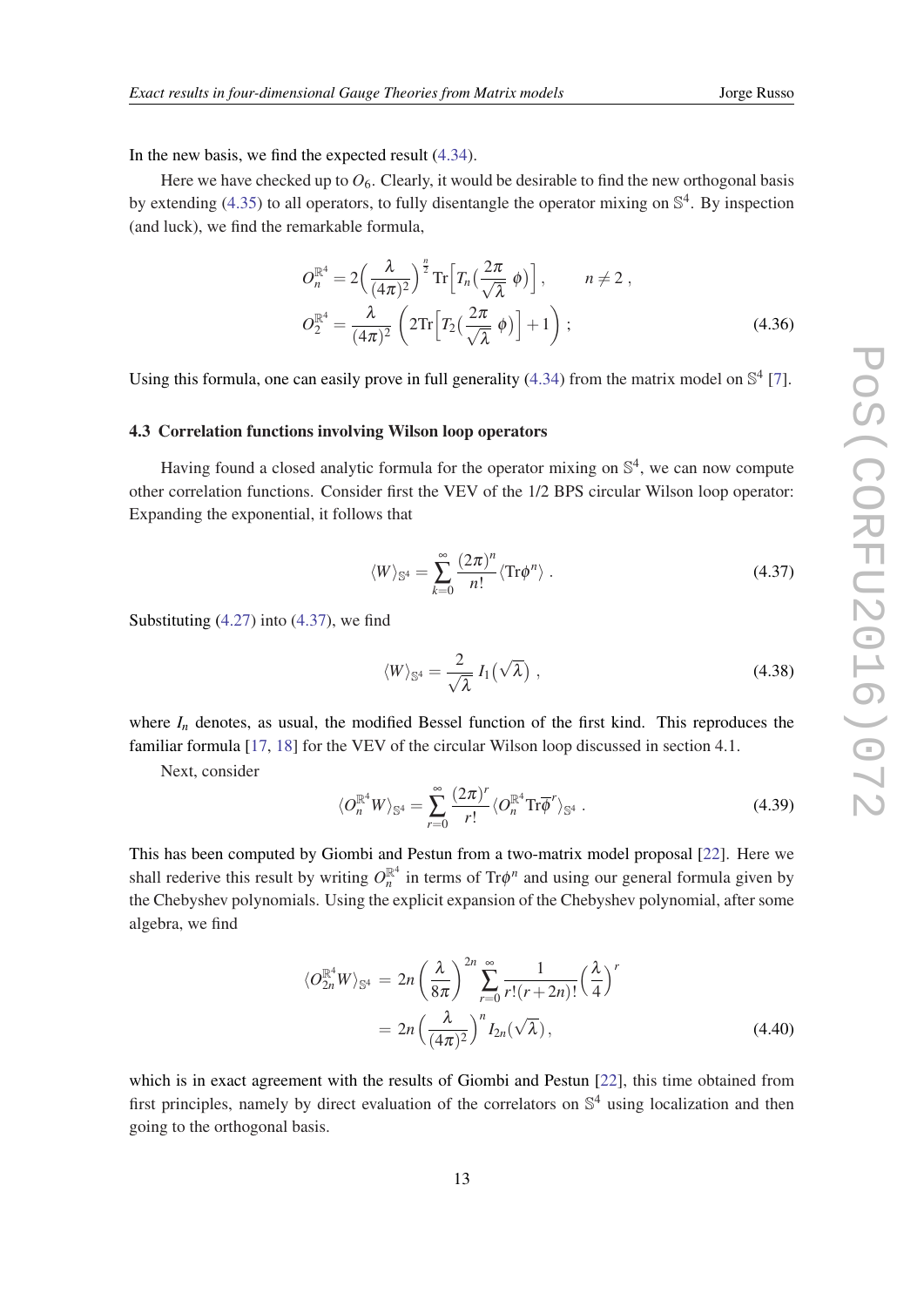# 4.4  $\mathcal{N} = 2$  Superconformal QCD

The previous method to compute correlators can be extended to other  $N = 2$  superconformal field theories. *In perturbation theory, one can express correlators of any*  $\mathcal{N} = 2$  *SCF in terms of correlators of the*  $N = 4$  *theory*. As an example, consider  $N = 2$  superconformal QCD, that is  $N = 2$  SYM with gauge group *SU(N)* and 2*N* fundamental (flavor) hypermultiplets. The deformed partition function is given by

$$
Z_{\mathcal{N}=2} = \int d^{N-1}a \,\Delta(a) \frac{\prod_{i < j} H(a_i - a_j)^2}{\prod_i H(a_i)^{2N}} \left| e^{-2\pi \text{Im}\tau_{YM} \sum a_i^2} \right| \mathcal{Z}_{\text{inst}}\,,\tag{4.41}
$$
\n
$$
H(x) = \prod_{n=1}^{\infty} \left( 1 + \frac{x^2}{n^2} \right)^{n^2} e^{-\frac{x^2}{n}}\,.
$$

We shall consider the perturbative expansion in the zero instanton number sector, so we set  $\mathscr{Z}_{inst} \to$ 1. Perturbation series is obtained by expanding the one-loop factor in powers of  $a_i$ . We use

$$
\ln H(x) = -\sum_{n=2}^{\infty} (-1)^n \frac{\zeta(2n-1)}{n} x^{2n}.
$$
 (4.42)

Now we can expand  $\mathscr{Z}_{N=2}$  as

$$
Z_{\mathcal{N}=2} = Z_{\mathcal{N}=4} \left\{ 1 - 3\zeta(3) \langle \text{Tr}\phi^2 \text{Tr}\overline{\phi}^2 \rangle_{S^4}^{\mathcal{N}=4} -\frac{2}{3} \zeta(5) \left( 10 \langle \text{Tr}\phi^3 \text{Tr}\overline{\phi}^3 \rangle_{S^4}^{\mathcal{N}=4} - 15 \langle \text{Tr}\phi^4 \text{Tr}\overline{\phi}^2 \rangle_{S^4}^{\mathcal{N}=4} \right) + \cdots \right\};
$$
\n(4.43)

where  $Z_{\mathcal{N}=4}$  is the *SU(N)*  $\mathcal{N}=4$  SYM partition function and  $\langle \text{Tr}\phi^n \text{Tr}\overline{\phi}^m \rangle_{S^4}^{\mathcal{N}=4}$  refers to the 2point function of the Tr $\phi^n$ , Tr $\overline{\phi}^m$  operators in the  $\mathcal{N} = 4$  SYM matrix model on the S<sup>4</sup>. In this way we write the partition function for  $\mathcal{N} = 2$  superconformal QCD solely in terms of quantities in  $\mathcal{N} = 4$  SYM at arbitrary *N*.

Let us now consider correlators for CPO's. The special case of correlators for  $Tr\phi^2$  is simple, as these insertions arise from derivatives of the YM coupling  $\tau_{YM}$ . One finds [\[7\]](#page-15-0)

$$
\langle \text{Tr}\phi^2 \text{Tr}\overline{\phi}^2 \rangle_{\mathbb{R}^4}^{\mathcal{N}=2,\, SU(N)} = \frac{2(N^2-1)}{\pi^2 \text{Im}\,\tau_{YM}^2} - \frac{9\zeta(3)\,(N^2-1)(N^2+1)}{2\pi^4 \text{Im}\,\tau_{YM}^4} + \cdots,\tag{4.44}
$$

In the particular case of *SU*(2) gauge group, this formula reproduces an earlier result given in [\[19](#page-16-0)] (see also [\[5\]](#page-15-0)) and, for  $SU(3)$ ,  $SU(4)$ , the formula (4.44) also reproduces the expressions given in [[23,](#page-16-0) [5\]](#page-15-0).

## 5. Conclusions

• Finite *N* : One can show the existence of phase transitions in massive  $\mathcal{N} = 2$  theories by combining the Seiberg-Witten curve and saddle-point techniques. Extending the results of [\[4\]](#page-15-0), we showed that four-dimensional  $\mathcal{N} = 2$  *SU*(2) SQCD with two massive flavors has a second-order quantum phase transition. Saddle-points occur at singularities of the Seiberg-Witten curve. As the coupling is increased, it crosses a critical value  $\Lambda = 2M$  after which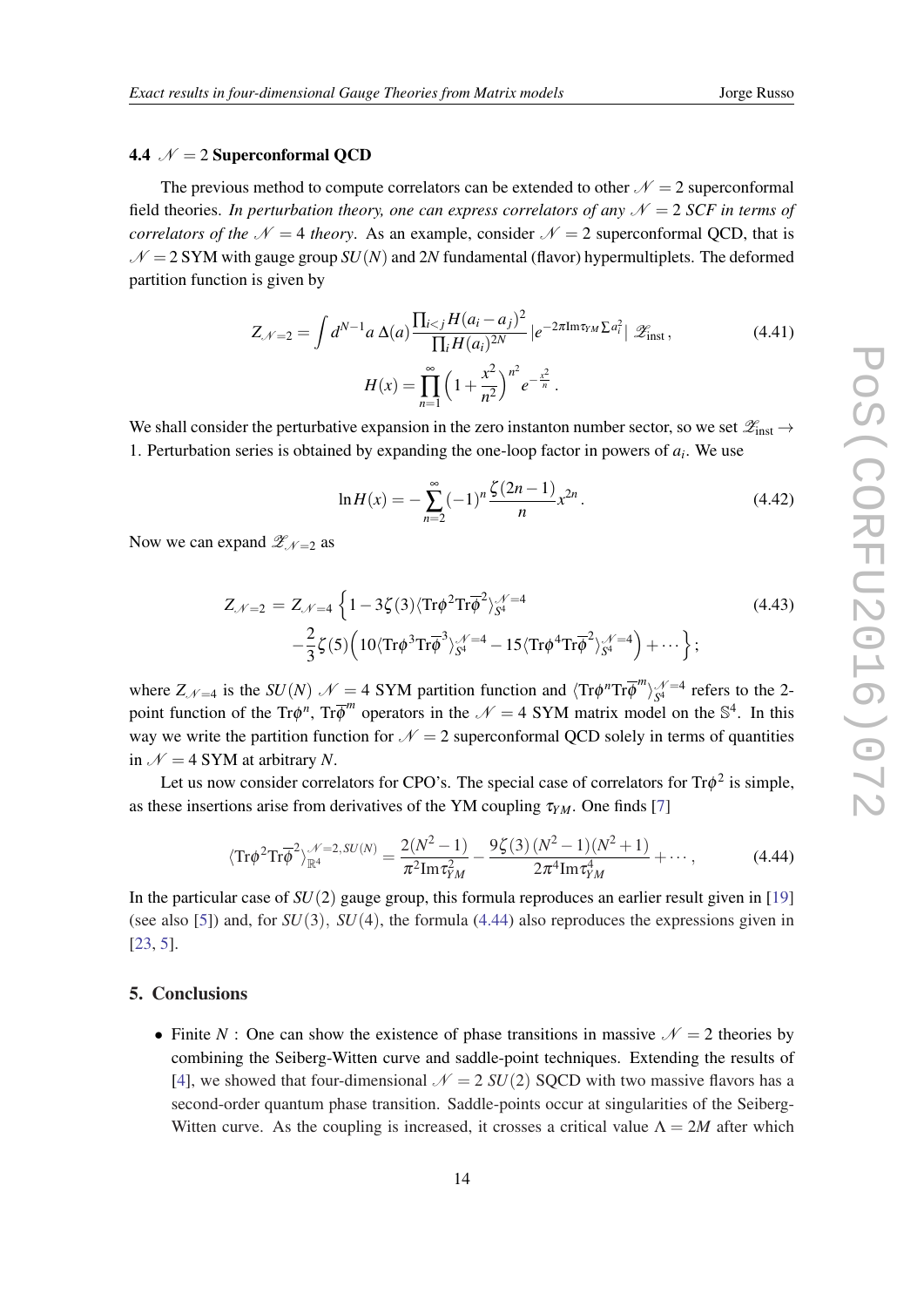<span id="page-15-0"></span>the saddle-point jumps to another value, producing a discontinuity in the second derivative of the free energy.

- From the free energy in the weak-coupling phase one could compute the weak-coupling OPE expansion for the full model including instanton contributions, by expanding the free energy in powers of  $\Lambda/M$ . In particular, this would be interesting in order to have a better understanding of a long-standing question in QCD, concerning the precise manner by which instanton and non-instanton power-like corrections contribute, and how they can be distinguished.
- It would be interesting to understand the phase structure of  $\mathcal{N} = 2^*$  *SU(N)* theory using the Seiberg-Witten curve, as we here did for *SU*(2) SQCD. Some hints of a finite *N* phase transition have been recently found in [[24](#page-16-0)].
- Correlation functions of chiral primaries in  $\mathcal{N} = 2$  superconformal theories can be calculated using a suitably deformed matrix model.
- For the  $\mathcal{N} = 4$  theory, the operator mixing on  $\mathbb{S}^4$  is given by the compact formula ([4.36\)](#page-13-0) in terms of Chebyshev polynomials.
- An interesting challenge is to compute the operator mixing coefficients using holographic duality to  $AdS_5 \times S^5$ .
- The method can be applied to compute correlator functions for other operators, e.g.  $\langle WW \rangle$ , in many other SCF, including quivers.

### References

- [1] N. A. Nekrasov, "Seiberg-Witten Prepotential From Instanton Counting," Adv. Theor. Math. Phys. 7, 831 (2004) [arXiv:hep-th/0206161].
- [2] N. Nekrasov and A. Okounkov, "Seiberg-Witten theory and random partitions," arXiv:hep-th/0306238.
- [3] V. Pestun, "Localization of gauge theory on a four-sphere and supersymmetric Wilson loops," Commun. Math. Phys. 313, 71 (2012) [arXiv:0712.2824 [hep-th]].
- [4] J. G. Russo, " $\mathcal{N} = 2$  gauge theories and quantum phases," JHEP 1412, 169 (2014) [arXiv:1411.2602] [hep-th]].
- [5] E. Gerchkovitz, J. Gomis, N. Ishtiaque, A. Karasik, Z. Komargodski and S. S. Pufu, "Correlation Functions of Coulomb Branch Operators," arXiv:1602.05971 [hep-th].
- [6] D. Rodriguez-Gomez and J. G. Russo, "Large N Correlation Functions in Superconformal Field Theories," JHEP 1606, 109 (2016) doi:10.1007/JHEP06(2016)109 [arXiv:1604.07416 [hep-th]].
- [7] D. Rodriguez-Gomez and J. G. Russo, "Operator Mixing in Large *N* Superconformal Field Theories on  $\mathbb{S}^4$  and Correlators with Wilson loops," JHEP, in press arXiv:1607.07878 [hep-th].
- [8] Y. Ohta, "Prepotentials of N=2 SU(2) Yang-Mills theories coupled with massive matter multiplets," J. Math. Phys. 38, 682 (1997) [hep-th/9604059].